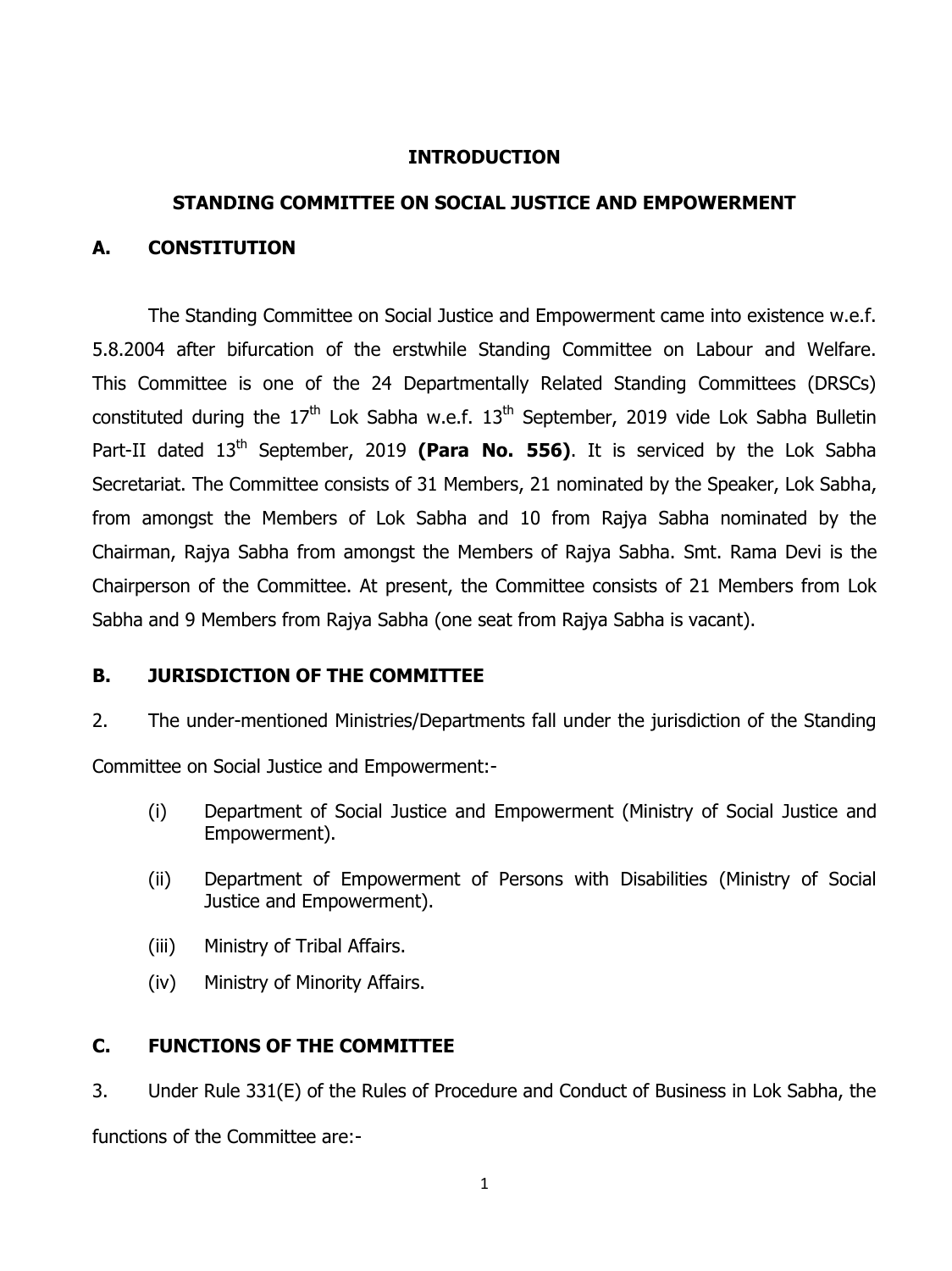- (a) to consider the **Demands for Grants** of the concerned Ministries/Departments and make a Report on the same to the House. The Report shall not suggest anything of the nature of **cut motions**;
- (b) to examine such **Bills** pertaining to the concerned Ministries/Departments as are referred to the Committee by the Speaker Lok Sabha or the Chairman, Rajya Sabha as the case may be and make Reports thereon;
- (c) to consider **Annual Reports** of Ministries/Departments and make Reports thereon; and
- (d) to consider **national basic long term policy documents** presented to the Houses, if referred to the Committee by the Speaker, Lok Sabha or the Chairman, Rajya Sabha as the case may be and make Report thereon;

## **D. EXAMINATION OF DEMANDS FOR GRANTS**

4. Every year after the general discussion on the Budget in the House is over, the Houses are adjourned for a fixed period. During the aforesaid period the Committee consider the Demands for Grants of the concerned Ministries/Departments and submit their Reports within the given time. The Demands for Grants are considered by the House in the light of the Reports presented by the Committee.

## **E. EXAMINATION OF BILLS**

One of the functions of the Committee is to examine Bills. The Committee consider such Bills introduced in either of the Houses as are referred to them by the Speaker, Lok Sabha or the Chairman, Rajya Sabha as the case may be. The Committee consider the general principles and clauses of the Bills referred to them and make Report thereon. The Committee make Reports on the Bills in the given time.

## **F. EXAMINATION OF POLICY MATTERS**

As in the case of Bills, the national basic long term policy documents presented to the House, if referred to the Committee by the Speaker, Lok Sabha or the Chairman, Rajya Sabha have to be examined by the Committee on priority basis.